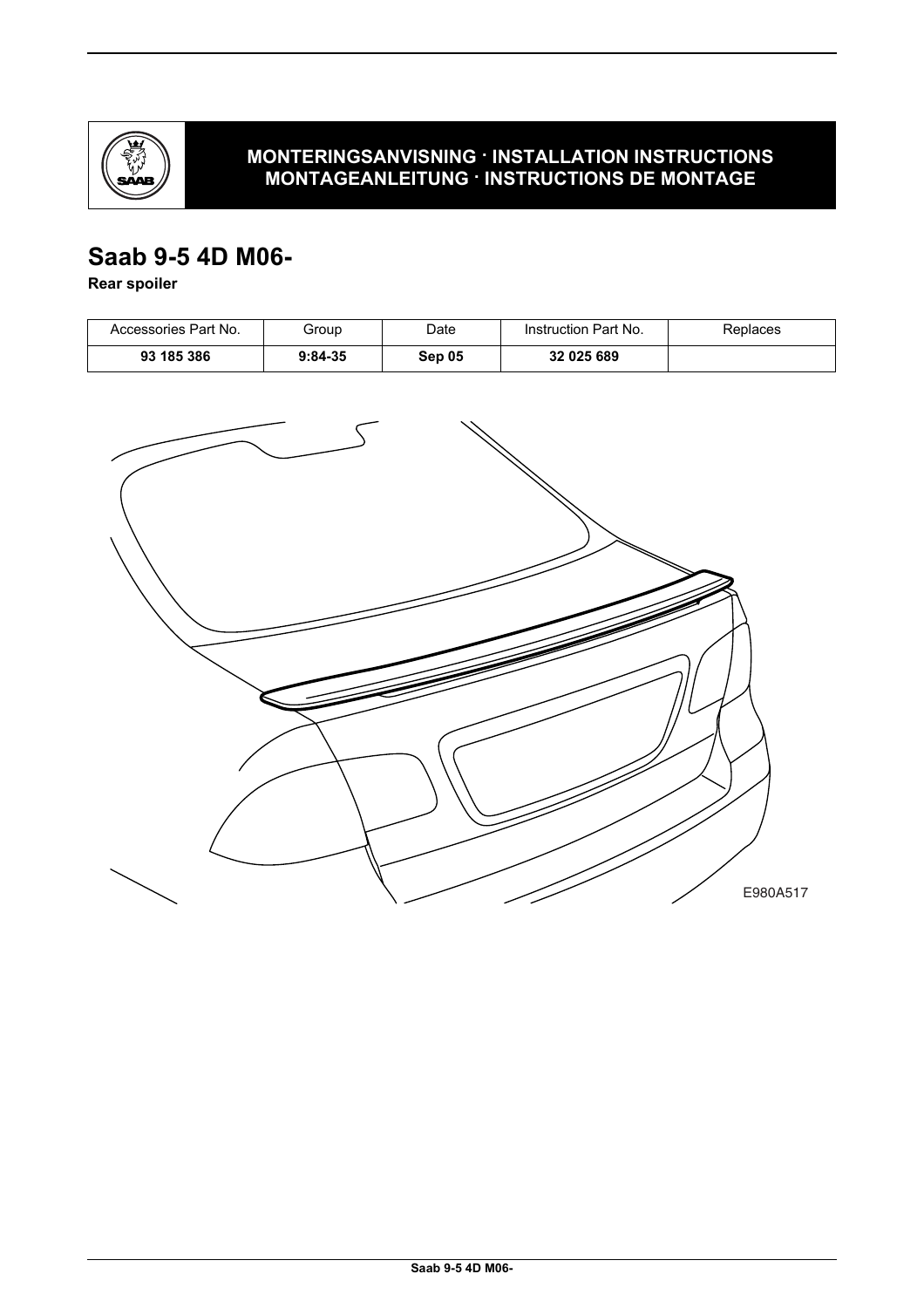

E980A518

- 1 Spoiler
- 2 Zinc washer (x3)
- 3 Screw (x3)
- 4 Washer (x3)
- 5 Sealing strip
- 6 Template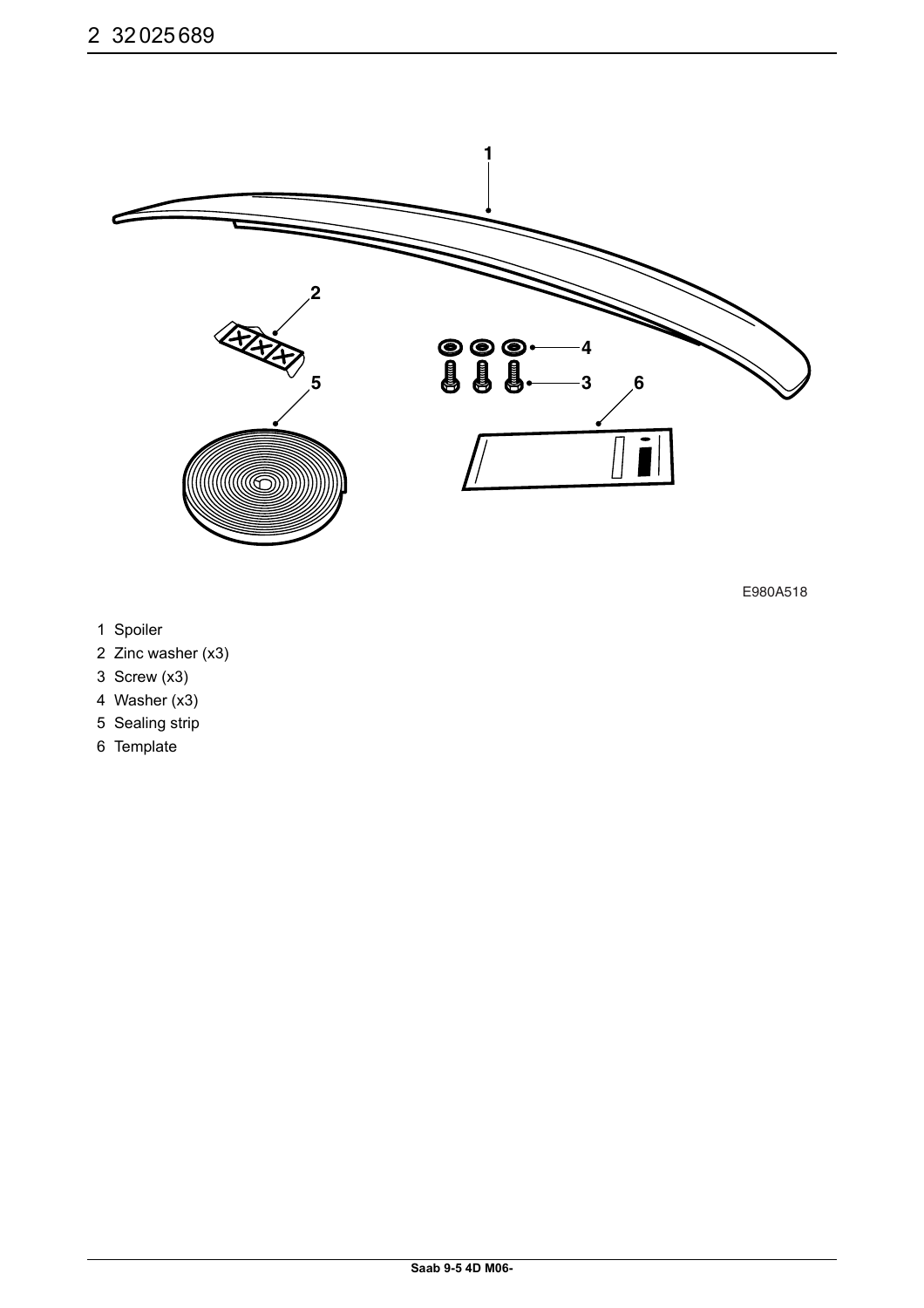

The spoiler has been treated with primer and is ready for painting.

- 1 Paint the spoiler the same colour as the body, see "Instructions for painting preprimed PUR plastic" in these installation instructions.
- 2 Open the boot lid.

**US/CA:** Detach the emergency opening handle from the trim.

- 3 Remove the closing handle on the inside of the boot lid, the two-stage rivets and the boot lid trim.
- 4 **US/CA:** Pass the emergency opening handle through the opening in the trim.
- 5 Close the boot lid.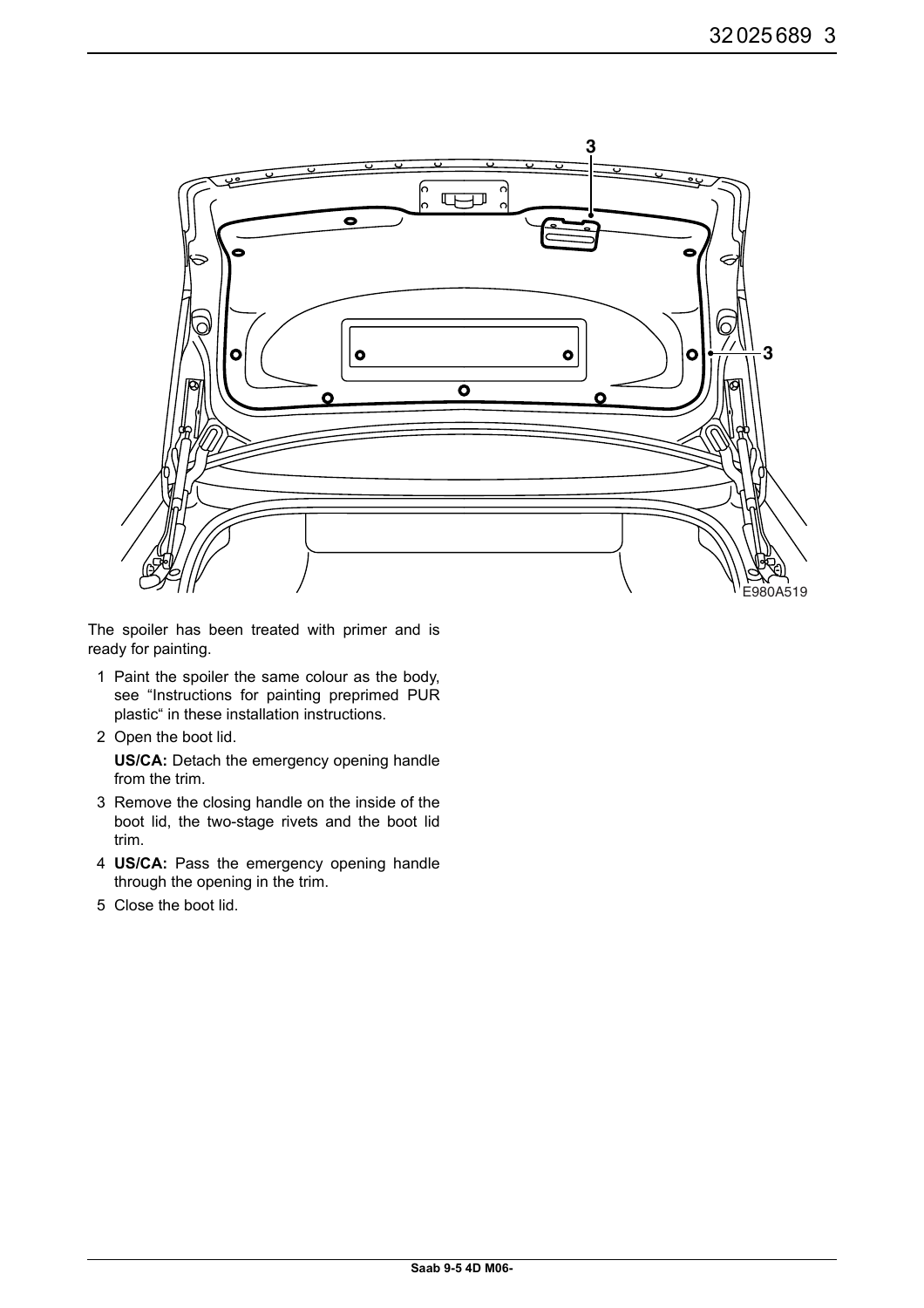

6 Cut out the template in accordance with the markings. Position the template on the boot lid and secure it with several pieces of tape.

### **Important**

Check the position of the template and adjust as necessary. The measurements to the front edge of the boot lid must be equal on the right and lefthand sides.

- 7 Mark out the holes using a centre punch.
- 8 Remove the template and tape.
- 9 Drill the outer holes in 3 stages. Drill in accordance with the following:
	- Stage 1: 3.5 mm drill bit
	- Stage 2: 6.5 mm drill bit
	- Stage 3: 9 mm drill bit
- 10 Drill the centre hole in 2 stages. Drill in accordance with the following:
	- Stage 1: 3.5 mm drill bit
	- Stage 2: 6.5 mm drill bit
- 11 Deburr the holes and remove loose drillings and flakes of paint. Clean with Teroson FL Cleaner. Apply Standox 1K Primer Filler. Apply finish paint. Apply Terotex HV 400 or Mercasol 1 cavity sealer to internal surfaces.
- 12 Fit the zinc washers on the new drilled holes. The zinc washers must be fitted on the outside of the boot lid.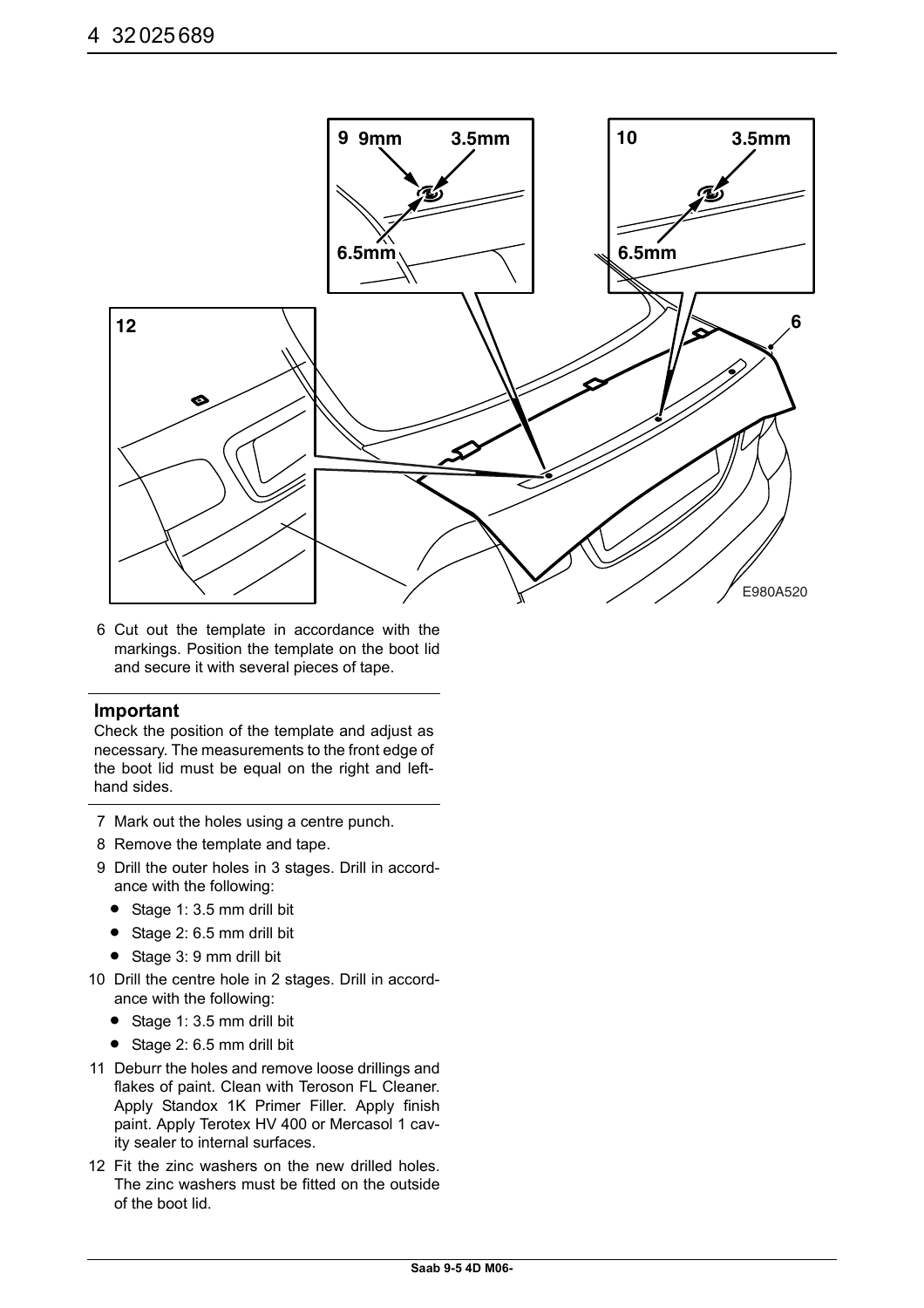

- 13 Fit the sealing strip on the underside of the spoiler.
- 14 Open the boot lid.
- 15 Apply Loctite 242 Thread locking adhesive, to the screws.
- 16 Position the spoiler on the boot lid.
- 17 Insert the screws with washers. Check the fit of the spoiler
- 18 Tighten the centre screw.

**Tightening torque, centre screw, 7 Nm (5 lbf ft)**

- 19 Tighten the outer screws. **Tightening torque, outer screws, 2 Nm (1.5 lbf ft)** Check the fit of the spoiler.
- 20 Clean off and vacuum all swarf.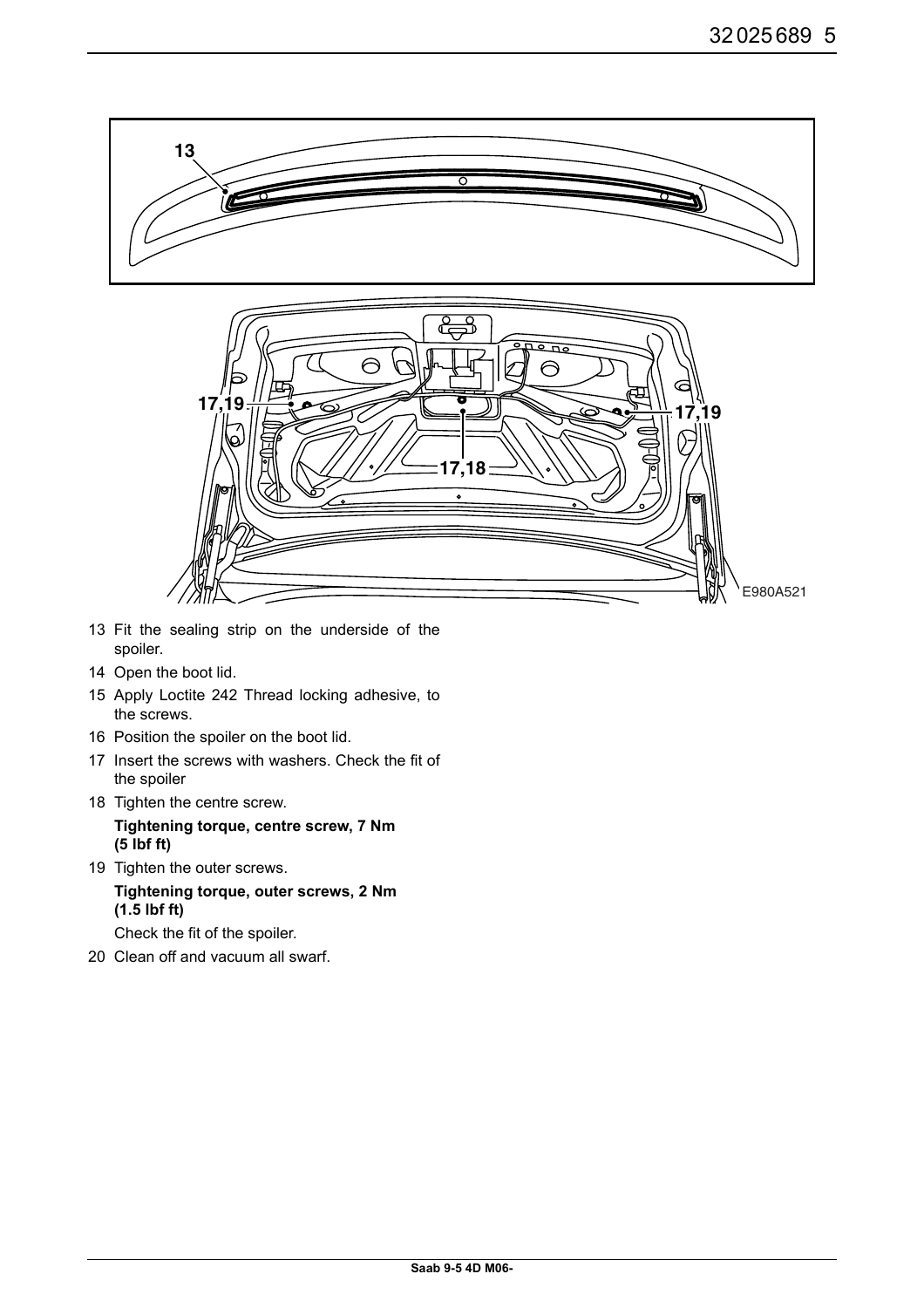

- 21 **US/CA:** Fit the emergency opening mechanism.
- 22 Fit the boot lid trim, the two-stage rivets and the closing handle.
- 23 **US/CA:** Fit the emergency opening handle.
- 24 Close the boot lid.

## **WARNING**

As the spoiler protrudes over the sides of the boot lid, there is a risk of crushing between the spoiler and the rear wings.

Advise the customer that there is a risk of crushing.